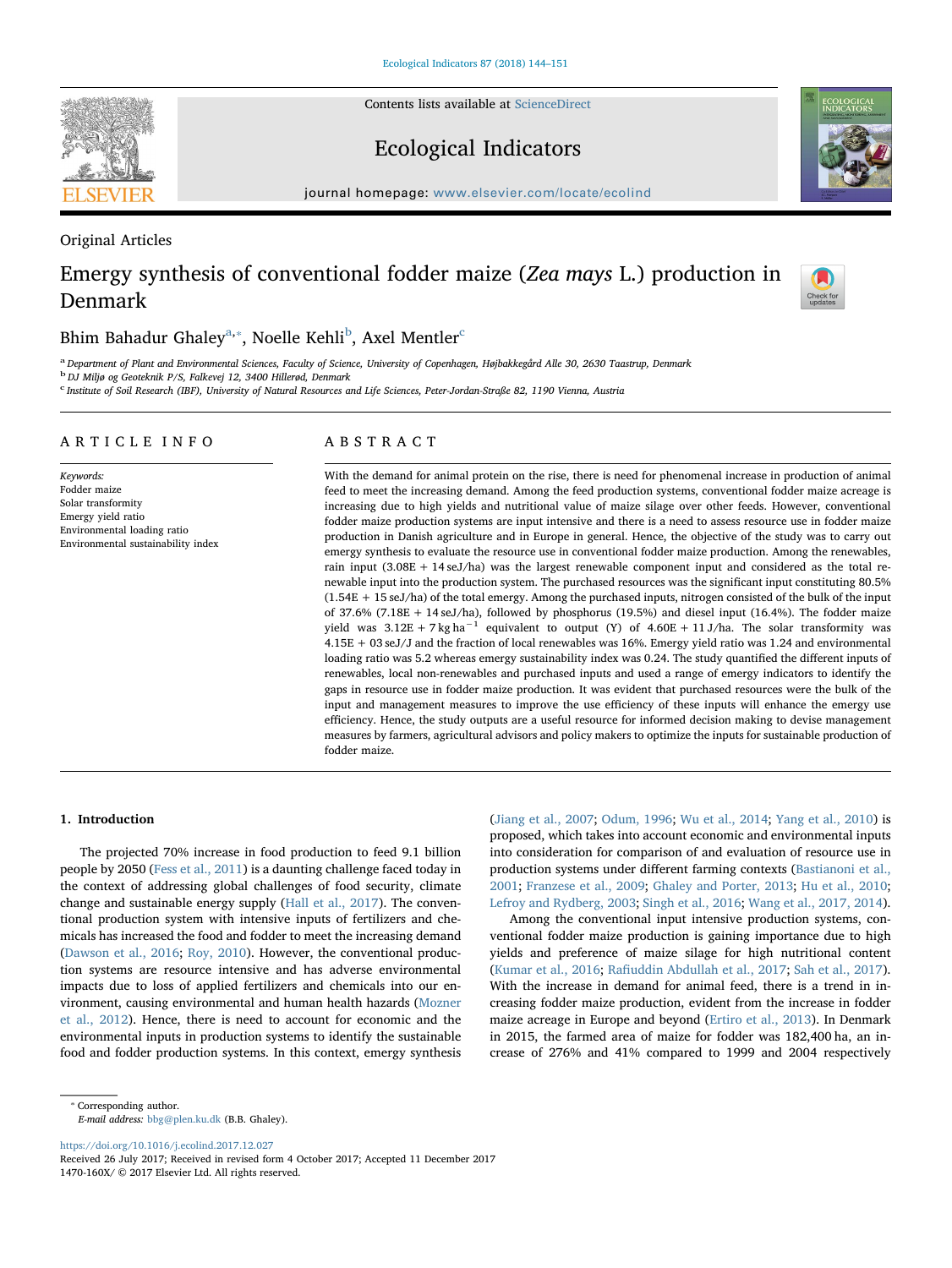([www.statbank.dk](http://www.statbank.dk), accessed on 20.03.2017). The increase is attributed to the increase in fodder demand, facilitated by availability of robust maize cultivars for production in Danish pedo-climatic conditions ([Odgaard et al., 2011](#page-6-14)). Given the phenomenal increase in production of fodder maize, there is a need to provide a field-based evidence of economic and environmental inputs in fodder maize production in Danish agriculture and in Europe, to facilitate informed decisionmaking by the farmers, advisory services and the policy makers. Hence, the objective of the study was to carry out emergy synthesis to evaluate the resource use in conventional fodder maize production in Denmark.

#### 2. Materials and methods

#### 2.1. Data collection on conventional fodder maize production

The information on the conventional fodder maize production was collected from five farms in Zealand and one farm in Fyn in Denmark. In these five farms, 40 fields with conventional fodder maize was identified and information on inputs of fertilizers and chemicals applied to these fields were collected. To maintain uniformity in fields identified, fields with coarse sandy, fine sandy, fine sandy clay and clay loam soils were selected. The information on the soil types and inputs in each field were provided by two farmer advisory services (Gefion and Patriotisk Selskab). The data on input application in each field are maintained by farmers in 'field sheets' and the advisory services provided the information with consent from the farmers. Where the data was missing, the information was supplemented from the local agriculture guidelines on fodder maize production.

#### 2.2. Emergy synthesis

Emergy is the total energy used in creation of a product or a service and sometimes referred to as 'energy memory' and emergy of a product is the total energy used in the production or creation of the particular product or service [\(Brown et al., 2016](#page-6-15); [Brown and Ulgiati, 2016a](#page-6-16); [Tilley, 2015\)](#page-7-6). The production or creation of products or services in ecological or economic systems makes use of various inputs like solar radiation, precipitation, machinery, fuel, fertilizer etc. and these inputs can be converted to a common unit of solar equivalent joules or solar emJoules (seJ) [\(Brown and Ulgiati, 2010\)](#page-6-17). Emergy synthesis is an evaluation tool, which takes into account of the bought inputs from the economy and the 'free' inputs from the environment to assess a production process or product in terms of emergy use as a measure of sustainability [\(Chen et al., 2006\)](#page-6-18). Higher emergy value is synonymous to higher time, material and energy input in the creation of the product or a process. Higher emergy value can also be defined as a process where higher amounts of energy is lost or dissipated in the creation of a product or process. Hence, emergy synthesis provides an integrated measure of resource use efficiency in a production activity or process taking account of the economic and ecological inputs on an equal footing to assess the environmental loading or impacts of the activity in question.

## 2.3. Emergy synthesis of conventional fodder maize production

For the emergy synthesis, boundaries are drawn at the outset of the study to take account of the different inputs and outputs crossing the boundary of the production system. The boundary in this study is the field border, where crops are produced but does not include the transport following harvest. The inventory of inputs are shown in [Fig. 1](#page-2-0) and categorized as local renewables (R), local non-renewables (N) and purchased (F) and the sum total of  $R + N + F = U$  is the emergy value of the production system[\(Amaral et al., 2016](#page-6-19); [Shao and Chen, 2016\)](#page-7-7). R inputs can be replaced at a faster rate than its use and includes solar radiation, wind and precipitation. In contrast, N inputs are used at a faster rate than its replacement and includes top soil loss. F are the

inputs from the economy like machinery, fuel, manure, fertilizers, human labour and services. Human labour consisted of man-hours required for preparation of land, sowing, weeding, fertilization and harvesting whereas services account for the purchased inputs (item 5–13 in [Table 1](#page-2-1)) except human labour to avoid double counting. The diversity of inputs in joules, grams and dollars were converted into common unit of seJ by multiplying with the solar transformity coefficients. The solar transformity coefficients are based on the updated global emergy flow of 15.83E24 seJ/year [\(Odum et al., 2000](#page-6-20)).

### 2.4. Emergy indices

Emergy Indices are useful tools to compare the production systems by taking account of the economic and environmental inputs on equal footing. The emergy indices [\(Brown and Ulgiati, 2016b](#page-6-21); [De Vilbiss](#page-6-22) [et al., 2016](#page-6-22); [Wright and Ostergard, 2016](#page-7-8)) used in this study are

- a. Relative yields: Relative yields of compared field studies were carried out by taking fodder maize yield in Denmark as 1 and calculating other crop yields as a percentage of fodder maize
- b. Output (Y): The output of a production system is the sum total of main yields and by-product yields expressed in kgs and joules.
- c. Total emergy use (U): Total emergy use is the sum total of local renewables, local non-renewables and purchased inputs.
- d. Solar transformity (U/Y): The ratio of the total emergy used in creation or production of a product to the available energy in the product and expressed as seJ/J. Emergy transformity is a measure of the energy quality of a product and higher the transformation of energy in the formation of the product, higher is the energy quality.
- e. Emergy yield ratio (EYR): It is the ratio of the total emergy input per purchased inputs (U/F): and the ratio is used as the indicator of purchased inputs use efficiency by the production system and its contribution to the wider economy. The value of EYR can be one or higher. Higher EYR is synonymous to higher yields per purchased inputs with positive knock-on effects on wider economy and lower EYR indicates inefficiency.
- f. Percentage of local renewable resource use  $(R/R + N + F)$  is the percentage of local renewable resource use of the total emergy use in the production system.
- g. Environmental loading ratio (ELR): It is the ratio between the total purchased and local non-renewables to the local renewables  $([F + N] / R)$ . Higher ELR indicates higher environmental adverse impacts and lower sustainability in a production system and vice versa.
- h. Emergy sustainability index (ESI): It is the integrated measure of economic and environmental sustainability of a production system and calculated as a ratio of EYR/ELR. Higher ESI values indicate sustainable practice with minimum environmental loadings.

### 2.5. Uncertainty in study methodology

The fodder maize yields can vary from year to year, depending on the combination of environmental, management, plant-related and soilbased factors. Our study used inputs and fodder yields from only one growing cycle, which may have high uncertainty. We addressed the uncertainty attached to single year data by collecting the data from several fields in each farm (40 fields in five farms) to work out mean inputs and yields to reduce the uncertainty in study outcome. The nitrogen and phosphorus input emergy constituted more than half of the total emergy use and the individual management measures at the farm level to substitute part of nitrogen fertilizer with manure or use nitrogen-fixing legumes to compensate for nitrogen fertilizer, can reduce total emergy use substantially, indicating the uncertainty of the study methodology and its relevance under diverse farming environments.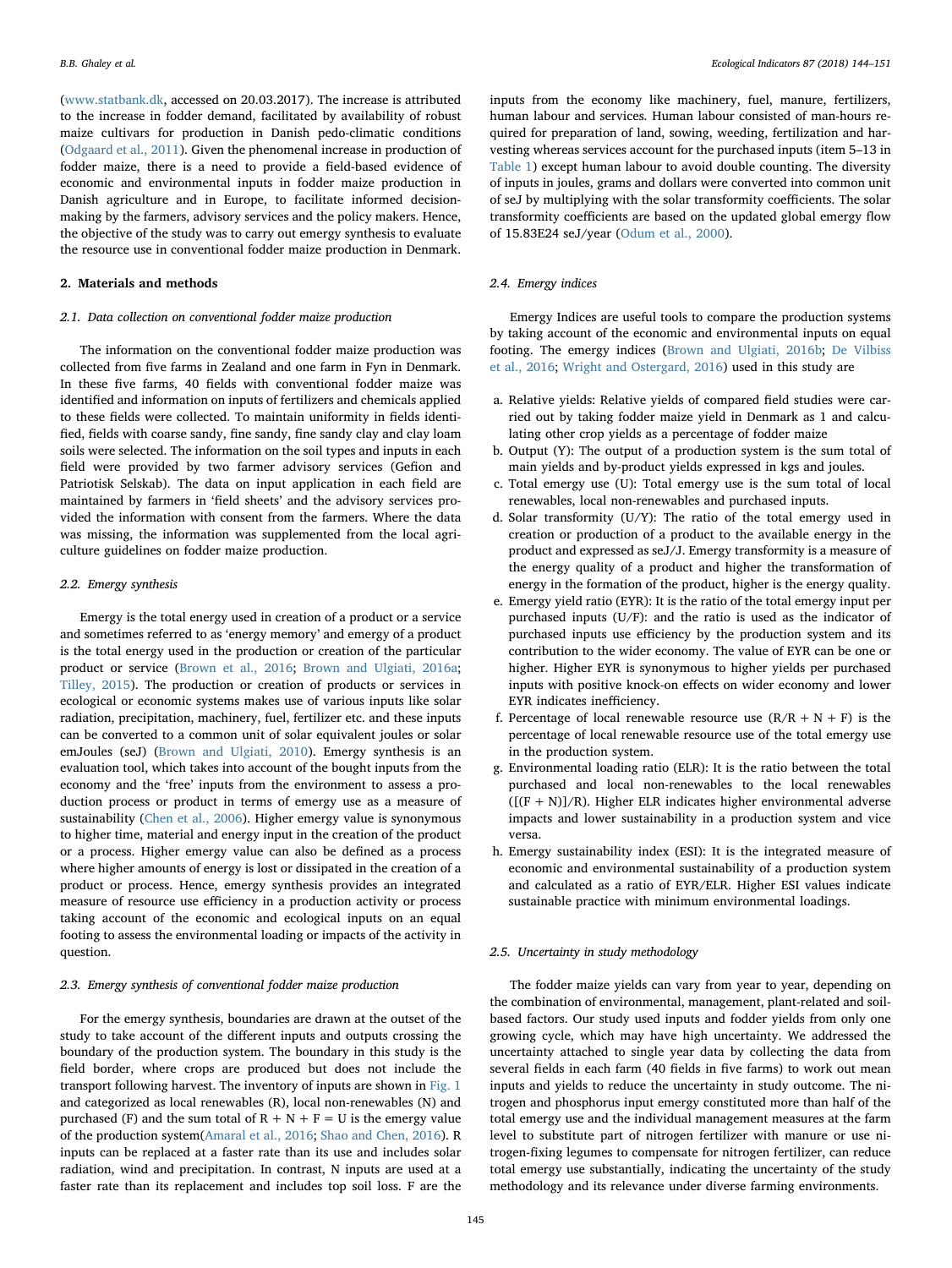<span id="page-2-0"></span>

Fig. 1. Overview of inputs used for Emergy synthesis of conventional fodder maize production.

<span id="page-2-1"></span>

| Table 1                                                                      |
|------------------------------------------------------------------------------|
| Inventory of inputs in 1 ha conventional fodder maize production in Denmark. |

| Input category                     | Inputs                  | Units                         | Input amounts | Solar emergy/unit (seJ/unit) | Ref. for transformity | Solar emergy (seJ/ha) | Emergy% |  |
|------------------------------------|-------------------------|-------------------------------|---------------|------------------------------|-----------------------|-----------------------|---------|--|
| Local renewable resources $(R)$    |                         |                               |               |                              |                       |                       |         |  |
| 1                                  | Solar radiation         | J/ha                          | $3.05E + 13$  | $1.00E + 00$                 | $[1]$                 | $3.05E + 13$          | 1.6     |  |
| 2                                  | Wind                    | J/ha                          | $4.68E + 10$  | $2.45E + 03$                 | $[1]$                 | $1.15E + 14$          | 6.0     |  |
| 3                                  | Rain                    | J/ha                          | $1.02E + 10$  | $3.02E + 04$                 | $[1]$                 | $3.08E + 14$          | 16.1    |  |
| Sum of R                           |                         |                               |               |                              |                       | $3.08E + 14$          |         |  |
| Local non-renewable resource $(N)$ |                         |                               |               |                              |                       |                       |         |  |
| 4                                  | Top soil loss           | J/ha                          | $5.14E + 08$  | $1.24E + 05$                 | $[2]$                 | $6.37E + 13$          | 3.3     |  |
| Sum of N                           |                         |                               |               |                              |                       | $6.37E + 13$          |         |  |
| Purchased resources (F)            |                         |                               |               |                              |                       |                       |         |  |
| 5                                  | Diesel                  | J/ha                          | $2.82E + 09$  | $1.11E + 05$                 | [3]                   | $3.13E + 14$          | 16.4    |  |
| 6                                  | Machinery               | $\frac{\text{g}}{\text{h}}$   | $4.50E + 02$  | $1.95E + 10$                 | $[3]$                 | $8.78E + 12$          | 0.5     |  |
| 7                                  | Seed                    | g/ha                          | $3.08E + 04$  | $3.90E + 08$                 | [3]                   | $1.20E + 13$          | 0.6     |  |
| 8                                  | Pesticides              | $\frac{\text{g}}{\text{h}}$   | $6.03E + 02$  | $1.95E + 10$                 | $[3]$                 | $1.18E + 13$          | 0.6     |  |
| 9                                  | Nitrogen                | g/ha                          | $2.98E + 04$  | $2.41E + 10$                 | [3]                   | $7.18E + 14$          | 37.6    |  |
| 10                                 | Phosphorus              | g/ha                          | $1.69E + 04$  | $2.20E + 10$                 | $[4]$                 | $3.72E + 14$          | 19.5    |  |
| 11                                 | Sulphur                 | $\frac{\text{g}}{\text{h}}$   | $1.74E + 00$  | $1.95E + 10$                 | [4]                   | $3.39E + 10$          | 0.0     |  |
| 12                                 | Magnesium               | $\frac{\text{}}{\text{}}$ /ha | 2.56E-01      | $1.95E + 10$                 | [4]                   | $4.99E + 09$          | 0.0     |  |
| 13                                 | Manure                  | g/ha                          | $3.68E + 05$  | $2.13E + 08$                 | [5]                   | $7.84E + 13$          | 4.1     |  |
| 14                                 | Labour                  | \$/ha                         | $2.25E + 02$  | $1.95E + 10$                 | [5]                   | $4.39E + 12$          | 0.2     |  |
| 15                                 | Services                | $\frac{\text{g}}{\text{h}}$   | $9.33E + 02$  | $1,95E + 10$                 | $[5]$                 | $1.82E + 13$          | 0.9     |  |
| Sum of $(F)$                       |                         |                               |               |                              |                       | $1.54E + 15$          |         |  |
| Total emergy use (U)               |                         |                               |               |                              |                       | $1.91E + 15$          |         |  |
| Output (Y)                         |                         |                               |               |                              |                       |                       |         |  |
| 16                                 | Fodder Maize production | gm/ha                         | $3.12E + 07$  |                              | [6]                   | $4.60E + 11 J/ha$     |         |  |
|                                    |                         | J/gm                          | $1.47E + 04$  |                              |                       |                       |         |  |

Solar transformity values are based on update global emergy value of 15.83E + 24 SeJ/year. Appendix A shows the calculations under input amounts in [Table 1.](#page-2-1) Reference sources: [1] Odum, H.T., 1996. Environmental accounting, emergy and environmental decision making. John Wiley; New York, USA.

[2] Yang, Z.F., Jiang, M.M., Chen, B., Zhou, J.B., Chen, G.Q., Li, S.C., 2010, Solar emergy evaluation for Chinese economy, Energy Policy. 38 (2), 875–886.

[3] Jiang, M.M., Chen, B., Zhou, J.B., Tao, F.R., Li, Z., Yang, Z.F., Chen, G.Q., 2007. Emergy account for biomass resource exploitation by agriculture in China. Energ. Policy 35, 4704–4719

[4] Wu, X.F., Wu, X.D., Li, J.S., Xia, X.H., Mi, T., Yang, Q., Chen, G.Q., Chen, B., Hayat, T., and Alsaedi, A., Ecological accounting for an integrated "pig-biogas-fish" system based on emergetic indicators. Ecological Indicators, 2014. 47: p. 189–197.

[5] Brandt-Williams, S.L., 2001. Handbook of emergy evaluation: a compendium of data for emergy computation issued in a series of folios. Folio# 4. Emergy Florida Agric. 32611–36450.

[6] Franzese, P.P., Rydberg, T., Russo, G.F., Ulgiati, S., 2009. Sustainable biomass production: A comparison between Gross Energy Requirement and Emergy Synthesis methods. Ecol. Indic. 9, 959–970. doi:10.1016/j.ecolind.2008.11.004.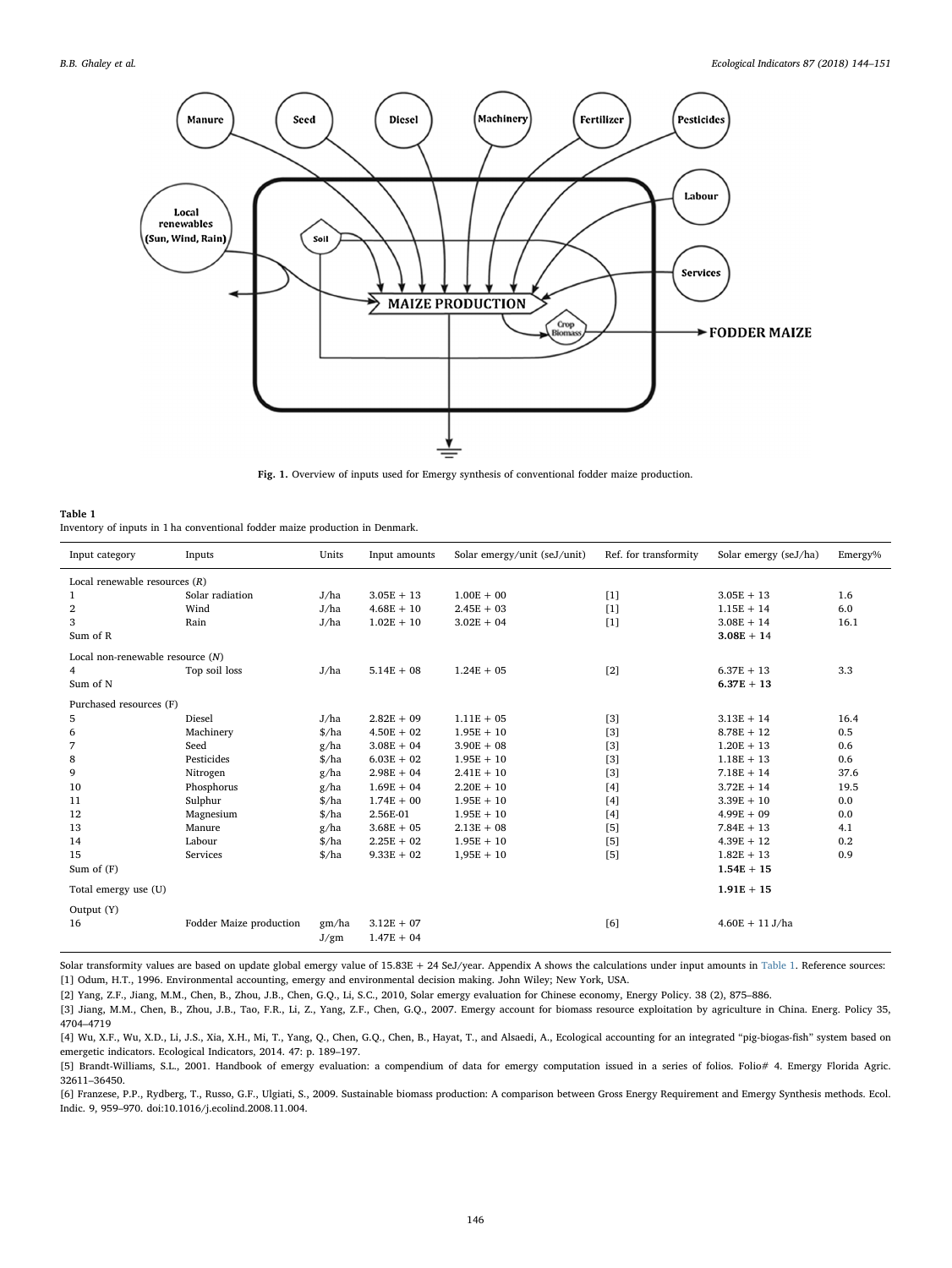#### 3. Results

#### 3.1. Local renewables and local non-renewables

Among the renewables, rain input  $(3.08E + 14 \text{ seJ/ha})(\text{Table 1})$  is the largest renewable component input and is considered as the total renewable input into the production system due to the fact that solar radiation, wind and rain are co-products of coupled climatological processes. Rain input constituted 16.1% of the total emergy use in the fodder maize production system, compared to solar radiation and wind constituting only 1.6 and 6.0% of total emergy use respectively.

Soil erosion is counted as non-renewable because the soil loss accruing due to the production cannot be replaced within the cultivation year and can take decades for the same amount of soil to be formed and replaced. Soil erosion depends on the vegetation type and soil cover and fields cropped with annual row crops like maize are particularly vulnerable to soil erosion due to wind, precipitation and surface run-off. Soil erosion constituted  $6.37E + 13$  seJ/ha [\(Table 1\)](#page-2-1), equivalent to 3.3% of the total emergy use.

#### 3.2. Purchased resources

The purchased resources was the significant input constituting 80.5% [\(Table 1](#page-2-1)) of the total emergy use in fodder maize production. Among the purchased inputs, nitrogen consisted of the bulk of the input of 37.6% (7.18E + 14 seJ/ha), of the total emergy use, followed by phosphorus (19.5%) and diesel input (16.4%) [\(Table 1\)](#page-2-1). Nitrogen and Phosphorus input consisted of 57.1% of the total emergy use in fodder maize production system, demonstrating the dependence of the fodder maize production on non-renewable purchased resources. Manure provided 7.84E + 13 seJ/ha, constituting 4.1% of the total emergy use. The other inputs like seeds, pesticides, labour and services were minimal and each of these inputs were  $< 1\%$  of the total emergy use.

#### 3.3. Emergy indices for evaluation of fodder maize production system

The different emergy indices, used to evaluate the fodder maize production in Denmark is provided in [Table 2.](#page-3-0) The fodder maize yield was  $3.12E + 7$  kg/ha equivalent to output (Y) of  $4.60E + 11$  J/ha and the solar transformity was to  $4.15E + 03 \text{ seJ/J}$ . The fraction of local renewables was 16% implying that 16% of the total emergy use was local renewables (rain input). EYR was 1.24 and EYR is the efficiency of investment from the economy to exploit the local resources and the value can be one or higher and higher EYR implied more efficient use of inputs. ELR was 5.2, which is the ratio of purchased and local nonrenewables input to local renewable input and higher ELR indicates more environmental stress and vice versa. ESI value was 0.24, which is the ratio of EYR/ELR, an integrated measure of ecological and economical resource use and higher values indicates more compatibility with the local environment and vice versa.

<span id="page-3-0"></span>

| Table 2                                                                |  |  |
|------------------------------------------------------------------------|--|--|
| Emergy indices for evaluation of conventional fodder maize in Denmark. |  |  |

| Emergy indices                                                                                                                                                                             | Formula                                                      | Conventional fodder<br>maize                                  |
|--------------------------------------------------------------------------------------------------------------------------------------------------------------------------------------------|--------------------------------------------------------------|---------------------------------------------------------------|
| Output $(J/ha/year)$<br>Solar transformity (seJ/J<br>Fraction of local renewables<br>Emergy yield ratio (EYR)<br>Environmental loading ratio<br>(ELR)<br>Emergy sustainability index (ESI) | Y<br>U/Y<br>$R/[R + N + F]$<br>U/F<br>$(F + N)/R$<br>EYR/ELR | $4.60E + 11$<br>$4.15E + 0.3$<br>0.16<br>1.24<br>5.20<br>0.24 |
|                                                                                                                                                                                            |                                                              |                                                               |

#### 4. Discussion

Different emergy indices were used to evaluate the fodder maize production in Denmark [\(Table 2](#page-3-0)). To compare the fodder maize productivity with other similar studies, relative yields from other field studies were compared with fodder maize yield in Denmark. Among the production systems investigated, conventional fodder maize had the highest yields, followed by maize production (0.66) in China ([Wang](#page-7-9) [et al., 2014\)](#page-7-9), and CFE (0.61) in Denmark ([Ghaley and Porter, 2013\)](#page-6-8) whereas the lowest relative yields were obtained in lupin-wheat (0.08) rotation in Australia [\(Lefroy and Rydberg, 2003\)](#page-6-10) and corn production (0.24) in Italy ([Franzese et al., 2009\)](#page-6-7). Hence, fodder maize production was higher than the other production systems compared in Denmark. The high production is the outcome of the combined effect of fertilizer and chemical input and robust maize cultivars available in Denmark. High production potential of fodder maize made use of the resource inputs more efficiently compared to the other production systems in the local context.

The output (Y) indicates the efficiency of the production system in converting the inputs into economic yields. The Y of fodder maize production system was higher by 67% and 39% compared to conventional wheat production system and combined food and energy production (CFE) systems respectively in Denmark [\(Ghaley and Porter,](#page-6-8) [2013\)](#page-6-8). The higher yields in fodder maize production is evident as the whole plant was harvested while they are still green for fodder compared to grain yields. In a wheat-maize double cropping system in China, the Y of wheat was 43% lower [\(Wang et al., 2017](#page-7-4)) compared to this fodder maize study whereas a study on corn production system in Italy found 76% [\(Franzese et al., 2009\)](#page-6-7) lower Y compared to this study. Hence, fodder maize production was higher compared to grain yield production, as evident from this study.

The percentage of renewable resource use exhibits the extent of the use of the locally available resources like wind, solar radiation and precipitation for the production activity and the reliance on the economy to support the production system. Of the total emergy use in fodder maize production, the renewable resource input was significantly higher (16%) [\(Table 2\)](#page-3-0) compared to the conventional wheat production system (3%) but lower than combined food and energy production system (19%) [\(Ghaley and Porter, 2013\)](#page-6-8). As the input of the renewable input of rain was compared per hectare in the same locality/ region in Denmark, the fields received similar inputs of rain and the difference in renewable input fraction depended on the share of the renewable resource inputs out of the total emergy use. The higher percentage of renewable emergy input in combined food and energy is due to the fact that no inputs of chemicals and fertilizers were applied to the system and, so the total emergy used is less and the fraction of renewable resource input is higher relative to the total emergy use. Conversely, conventional wheat production system is characterized by high emergy use due to application of fertilizers and chemicals and hence the fraction of renewable resource input is smaller relative to the higher emergy use. This demonstrated that fodder maize production system is less emergy-demanding compared to the conventional wheat production and compares well with the combined food and energy production system ([Ghaley and Porter, 2013](#page-6-8)) with no external inputs.

Solar transformity in fodder maize production was 54% lower compared to CFE system [\(Ghaley and Porter, 2013\)](#page-6-8) in Denmark indicating that fodder maize production is more efficient in emergy use per kg of yield produced compared to the CFE. The solar transformity in conventional wheat production was 20.8 times higher compared to fodder maize production and higher productivity in fodder maize production is the reason for low transformity even though intensive inputs of chemicals and fertilizers, were applied in both production systems. The corn production in Italy had 17.7 times ([Ulgiati, 2001\)](#page-7-10) higher transformity compared to the current fodder maize study as the corn production accounts for only grain yield whereas the fodder maize production has much higher biomass yields. Hence, the fodder maize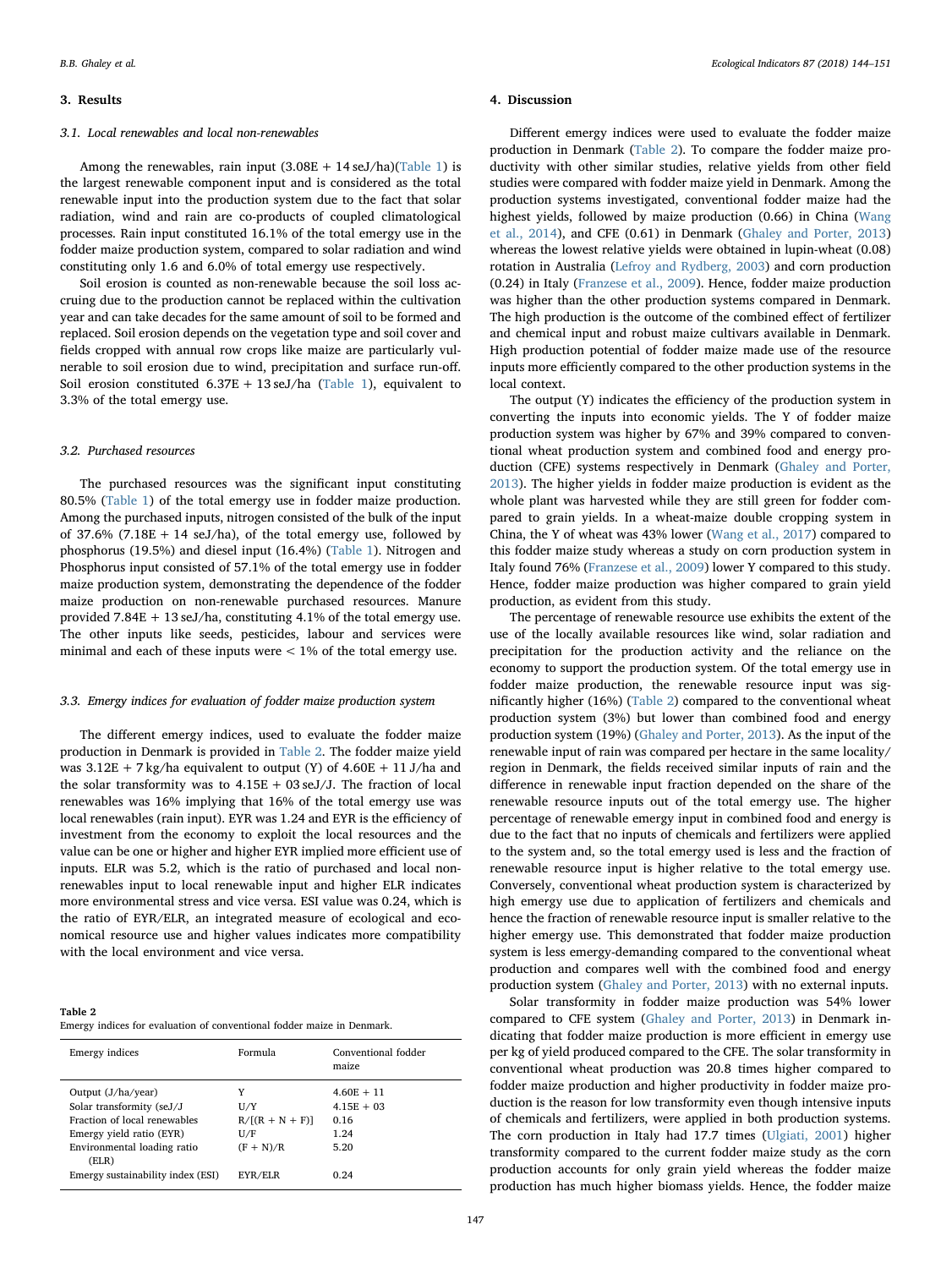production is an efficient production system compared to other systems compared herein, due to high biomass yields.

Emergy yield ratio (EYR) is the total emergy use per unit of purchased input and higher values indicate more efficient emergy use and vice versa. In agriculture production, the local renewable inputs like solar radiation, rain and wind are combined with local non-renewable and purchased inputs and EYR is the emergy use per unit of purchased inputs. The fodder maize production had higher EYR (1.24) compared to CFE (1.03) but lower than conventional wheat production (1.26) system in Denmark ([Ghaley and Porter, 2013](#page-6-8)) demonstrating that emergy use efficiency per unit of purchased inputs was higher in fodder maize production compared to CFE but lower than conventional wheat ([Ghaley and Porter, 2013\)](#page-6-8). The present study had EYR value of 1.24, in similarity, to a study on wheat-maize system (1.26) with mineral fertilizer inputs ([Wang et al., 2017](#page-7-4)) but lower EYR than wheat-maize study (2.35) ([Wang et al., 2014](#page-7-9)) in China. The traditional EYR values are criticized for not taking account of the emergy input in the form of recycled biomass in agricultural systems and its effects on system's sustainability. If the recycled biomass was taken into account in EYR value, the modified EYR, in our study, will decrease, as evident from the decrease of modified EYR to 1.02 from 1.26 in the wheat-maize production system in China [\(Wang et al., 2017](#page-7-4)). Environmental loading ratio (ELR) of the fodder maize production system was much lower (5.20) compared to the conventional wheat production (37.77) but higher than CFE system (4.21) [\(Ghaley and Porter, 2013\)](#page-6-8). This indicated that conventional wheat production was using much more purchased and non-renewable inputs per unit of local renewable inputs and so, the fodder maize and CFE are more environment friendly and less demanding to the environment.

The fodder maize ELR (5.2) was similar to lupin/wheat rotation system (5.5) ([Lefroy and Rydberg, 2003](#page-6-10)) in Southwestern Australia whereas higher ELR were reported in intensive wheat-maize production system (6.72) ([Wang et al., 2014](#page-7-9)) and lower ELR (2.67) was reported from traditional maize production system in China ([Zhang et al., 2012](#page-7-11)). A study on grape cultivation had lower ELR of 4.37 compared to the current study ([Feng et al., 2015\)](#page-6-23). The fodder maize had lower ELR except CFE and traditional maize production system in China indicating that the system is less environment damaging compared to other systems compared in this study.

Emergy sustainability index (ESI) is the ratio of EYR to ELR. Higher ESI value indicate higher ecological and economic sustainability and the fodder maize production systems had higher (0.24) sustainability compared to conventional wheat production systems (0.03) but lower than CFE (0.30) ([Ghaley and Porter, 2013\)](#page-6-8). The fodder maize exhibited lower ESI (0.24) compared to wheat-maize system (0.70) in China ([Wang et al., 2017](#page-7-4)). In similarity to EYR, the mode of ESI calculations are criticized for not taking account of the emergy input in terms of recycled biomass to calculate a modified ESI. The modified ESI will decrease in our study, as shown in the wheat-maize study in China

## Appendix A

Input amounts calculation in [Table 1](#page-2-1) 1. Solar radiation Area cultivated =  $10,000 \text{ m}^2$ Insolation =  $3.81E + 09 J/m^2/ha$  [\(DMI, 2015](#page-6-24))  $Albedo = 0.2$  ([Haden, 2003\)](#page-6-25) Solar radiation = (Area cultivated)  $\times$  (insolation)  $\times$  (1-albedo) ([Brandt-Williams, 2001\)](#page-6-26)  $=(10,000 \text{ m}^2) \times (3.81 \text{E} + 09 \text{ J/m}^2/\text{ha}) \times (1 - 0.2)$  $=3.05E + 13 J/ha$ 2. Wind energy Area cultivated =  $10,000 \text{ m}^2$ Density of wind  $= 1.3 \text{ kg/m}^3$  ([Odum, 1996\)](#page-6-5) Drag coefficient =  $1.00E-03$  [\(Odum et al., 2000](#page-6-20)) Wind velocity =  $4.85 \text{ m/s}$  [\(DMI, 2015](#page-6-24))  $Time = 3.15E + 07s$ 

([Wang et al., 2017](#page-7-4)), where modified ESI decreased to 0.57 from 0.70. ESI values indicated that the fodder maize production system was less sustainable compared to wheat-maize production in China ([Wang et al.,](#page-7-4) [2017\)](#page-7-4). In a study in China, grains produced in large scale farms had higher ESI value of 5.02 (Wang [et al., 2014\)](#page-7-9) compared to fodder maize production system. In another traditional maize production system in China, an ESI value of 0.45 was reported ([Zhang et al., 2012\)](#page-7-11), much higher than our findings but in similarity to ESI value of 0.23 in grape cultivation ([Feng et al., 2015](#page-6-23)). Hence, ESU values provides an integrated assessment for comparison of production systems in terms of sustainability.

## 5. Conclusions

The study on fodder maize production demonstrated that the high biomass yield translated into higher emergy use efficiency and the output (Y) and relative yields were the highest in conventional fodder maize production. Due to high yields, the solar transformity was lower compared to CFE and conventional wheat in Denmark, indicating that lower emergy was used per unit production of output. The% renewables input was slightly lower than CFE but higher than conventional wheat production system. EYR was similar to CFE but much higher than conventional wheat in Denmark. Similarly ELR was similar to CFE but much lower than conventional wheat and ESI was higher in similarity to CFE compared to the conventional wheat in Denmark. The study quantified the different inputs of renewables, local non-renewables and purchased inputs and used a range of emergy indicators to assess the resource use in fodder maize production. It was evident from the study that the purchased resources viz. diesel, nitrogen and phosphorus constituted 73.5% of the total emergy use and management measures to either decrease the input use or increase the use efficiency to get the same yield, will improve the emergy use. The management measures can range from combination of cultural practices to reduce the machinery and diesel use, point application of nitrogen and phosphorus to reduce input and adoption of elite maize cultivars with higher physiological efficiency to convert nutrients into biomass. Hence, the study outputs are a useful resource for informed decision making to devise management measures by farmers, agricultural advisors and policy makers to optimize the inputs for sustainable production of fodder maize in Denmark.

#### Acknowledgements

We appreciate the financial support from SustainFARM project (Grant Agreement No: 652615) for funding the collation of field data from the farmers. The support from WATERFARMING (Grant Agreement No: 689271) and LANDMARK (Grant Agreement No: 635201) projects are acknowledged for data analysis and preparation of the final manuscript.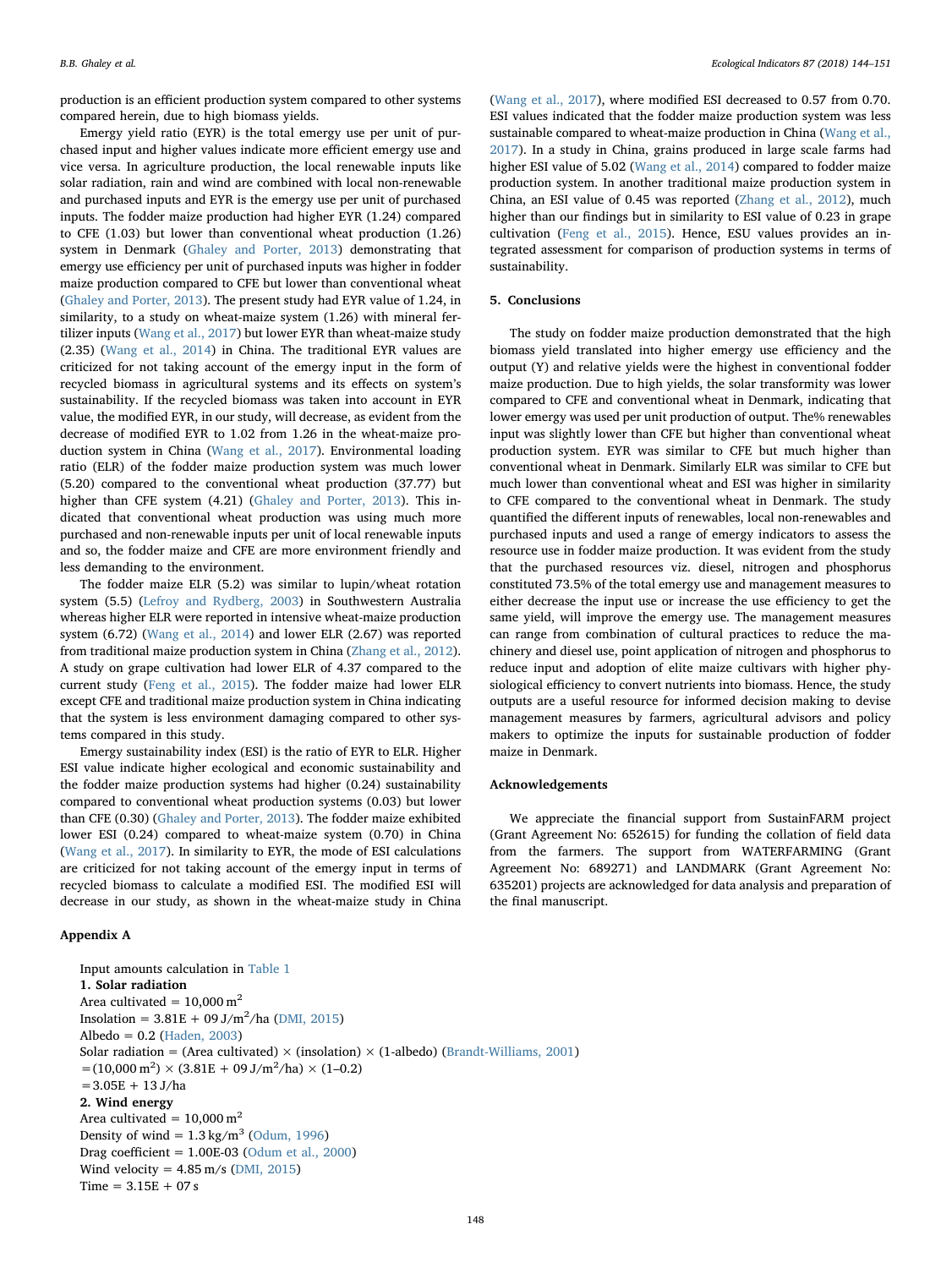Wind energy = (Area cultivated)  $\times$  (density of wind)  $\times$  (drag coefficient)  $\times$  (wind velocity)<sup>3</sup>  $\times$  (time) ([Odum et al., 2000\)](#page-6-20)  $=(10000 \text{ m}^2) \times (1.3 \text{ kg/m}^3) \times (1.00E-03) \times (4.85 \text{ m/s})^3 \times (3.15E + 07 \text{ s})$  $=4.68E + 10 J/ha$ 3. Rain, evapotranspiration Area cultivated =  $10,000 \text{ m}^2$ Precipitation average = 0.65215 m/ha [\(DMI, 2015](#page-6-24)) Run-off coefficient = 0.317 ([Hansen and Nielsen, 1995](#page-6-27)) Gibbs free energy =  $4.94 \text{ J/g}$ Conversion =  $1.00E + 06 g/m<sup>3</sup>$ Rain energy = (Area cultivated) × (precipitation average) × (run-off coefficient) × (Gibbs free energy) × (conversion) [\(Brandt-Williams, 2001\)](#page-6-26)  $=$  (10000 m<sup>2</sup>) × (0.65215 m/yr) × (0.317) × (4.94 J/g) × (1.00E + 06 g/m<sup>3</sup>)  $=1.02E + 10 J/ha$ 4. Top soil loss Area cultivated =  $10,000$  m<sup>2</sup> Erosion rate (cereals, loamy soil) =  $4.55E + 01 g/m^2/h$ a [\(Coppola et al., 2009](#page-6-28)) % Organic matter in soil = 5.00E-02 ([Coppola et al., 2009\)](#page-6-28) Energy content/g organic =  $2.26E + 04 J/g$  ([Coppola et al., 2009\)](#page-6-28) Energy of top soil loss = (Area cultivated)  $\times$  (erosion rate)  $\times$  (% organic matter)  $\times$  (energy content)  $=(10,000 \text{ m}^2) \times (4.55 \text{E} + 01 \text{ g/m}^2/\text{ha}) \times (5.00 \text{E} -02) \times (2.26 \text{E} + 04 \text{ J/g})$  $=$  5.14E + 08 J/ha 5. Diesel Area cultivated = 1 ha Quantity =  $6.49E + 04 g/ha$  (Field data) Energy content =  $4.34E + 04 J/g$ Diesel energy = (Area cultivated)  $\times$  (quantity)  $\times$  (energy content)  $=(1 \text{ ha}) \times (6.49E + 04 \text{ g/ha}) \times (4.34E + 04 \text{ J/g})$  $=2.82E + 09 J/ha$ 6. Machinery Area cultivated = 1 ha  $Cost = 4.50E + 02$  \$/ha [\(Videncentret for landbrug, 2014](#page-7-12)) Total cost = (Area cultivated)  $\times$  (cost)  $=(1 \text{ ha}) \times x (4.50E + 02 \text{ %/ha})$  $=4.50E + 02$  \$/ha 7. Seed Area cultivated = 1 ha Quantity =  $3.08E + 04 g/ha$  (field data)  $=$  (Area cultivated)  $\times$  (quantity) Total use =  $(1 \text{ ha}) \times (3.08E + 04 \text{ g/ha})$  $=$  3.08E + 04 g/ha 8. Pesticides Area cultivated  $= 1$  ha  $Cost = 6.03E + 02$  \$/ha (field data) Total cost = (Area cultivated)  $\times$  (cost)  $=(1 \text{ ha}) \times (6.03E + 02 \text{ $\frac{6}{h}$/ha})$  $=6.03E + 02$ \$/ha 9. Nitrogen Area cultivated  $= 1$  ha Quantity =  $2.98E + 04 g/ha$  (field data) Total use = (Area cultivated)  $\times$  (quantity)  $=(1 \text{ ha}) \times (2.98E + 04 \text{ g/ha})$  $=$  2.98E + 04 g/ha 10. Phosphorus Area cultivated = 1 ha Quantity =  $1.69E + 02 g/ha$  (field data) Total use = (Area cultivated)  $\times$  (quantity)  $=(1 \text{ ha}) \times (1.69E + 02 \text{ g/ha})$  $=1.69E + 04 g/ha$ 11. Sulphur Area cultivated = 1 ha Quantity =  $4.70E + 03 kg/ha$  (field data)  $Cost = 0.37$   $\frac{6}{x}$  [\(Videncentret for landbrug, 2014](#page-7-12)) Total cost = (Area cultivated)  $\times$  (quantity)  $\times$  (cost)  $=(1 \text{ ha}) \times (4.70E + 03 \text{ kg/ha}) \times (0.37 \text{ \$/kg})$  $=1.74E + 00 \frac{1}{2}h$ a 12. Magnesium Area cultivated = 1 ha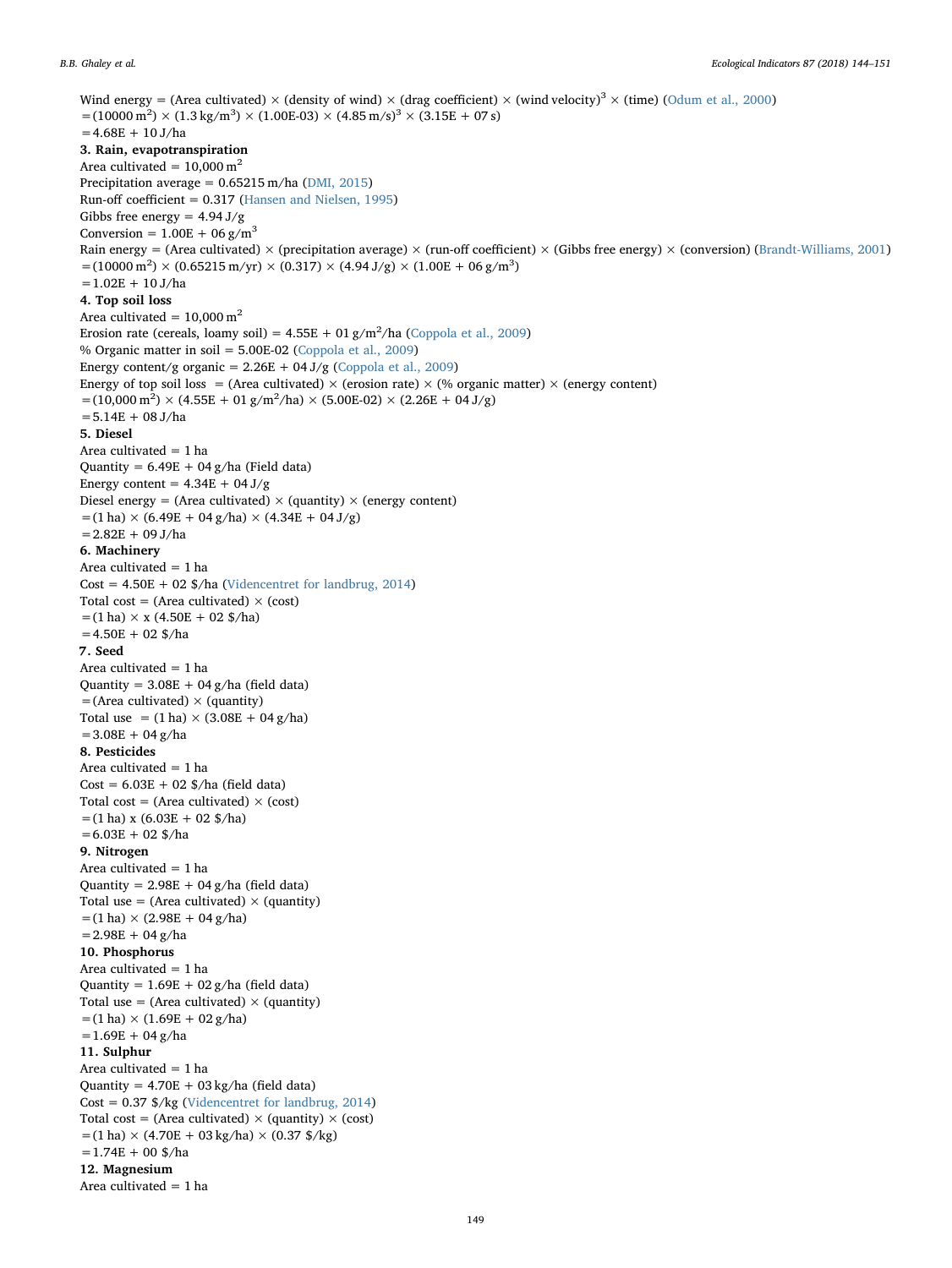B.B. Ghaley et al. *Ecological Indicators 87 (2018) 144–151*

Quantity =  $4.65E + 02 kg/ha$  (field data)  $Cost = 0.55$  \$/kg [\(Videncentret for landbrug, 2014](#page-7-12)) Total cost = (Area cultivated)  $\times$  (quantity)  $\times$  (cost)  $=(1 \text{ ha}) \times (4.65E + 02 \text{ kg/ha/ha}) \times (0.55 \text{ \$/kg})$ =2.56E-01 \$/ha 13. Organic manure Area cultivated  $= 1$  ha Quantity =  $3.68E + 05 g/ha$  (field data) Total use = (Area cultivated)  $\times$  (quantity)  $=(1 \text{ ha}) \times (3.68E + 05 \text{ g/ha})$  $=3.68E + 05$  g/ha 14. Labour Area cultivated = 1 ha  $Cost = 2.25E + 02$  \$/ha [\(Videncentret for landbrug, 2014](#page-7-12)) Total cost = (Area cultivated)  $\times$  (cost)  $=(1 \text{ ha}) \times (2.25E + 02 \text{ $\frac{\text{g}}{\text{h}}$})$  $=2.25E + 02$  \$/ha 15. Services Area cultivated  $= 1$  ha  $Cost = 9.33E + 02$  \$/ha [\(Videncentret for landbrug, 2014](#page-7-12)) Total cost = (Area cultivated)  $\times$  (cost)  $=(1 \text{ ha}) \times (9.33E + 02 \text{ $\frac{\text{$}}{\text{A}}} \text{h})$  $=$  9.33E + 02 \$/ha 16. Output Area cultivated  $= 1$  ha Quantity =  $3.12E + 04$  kg/ha (field data) Total output = (Area cultivated)  $\times$  (quantity)  $=(1 \text{ ha}) \times (3.12E + 04 \text{ kg/ha})$  $=3.12E + 04 kg/ha$ 

#### References

- <span id="page-6-19"></span>Amaral, L.P., Martins, N., Gouveia, J.B., 2016. A review of emergy theory, its application and latest developments. Renew. Sustain. Energy Rev. 54, 882–888. [http://dx.doi.](http://dx.doi.org/10.1016/j.rser.2015.10.048) [org/10.1016/j.rser.2015.10.048](http://dx.doi.org/10.1016/j.rser.2015.10.048).
- <span id="page-6-6"></span>[Bastianoni, S., Marchettini, N., Panzieri, M., Tiezzi, E., 2001. Sustainability assessment of](http://refhub.elsevier.com/S1470-160X(17)30808-7/sbref0010) [a farm in the Chianti area \(Italy\). J. Clean. Prod. 9, 365](http://refhub.elsevier.com/S1470-160X(17)30808-7/sbref0010)–373.
- <span id="page-6-26"></span>[Brandt-Williams, S.L., 2001. Handbook of Emergy Evaluation: a Compendium of Data for](http://refhub.elsevier.com/S1470-160X(17)30808-7/sbref0015) [Emergy Computation Issued in a Series of Folios. Folio# 4. Emergy Florida Agric. pp.](http://refhub.elsevier.com/S1470-160X(17)30808-7/sbref0015) 32611–[36450.](http://refhub.elsevier.com/S1470-160X(17)30808-7/sbref0015)
- <span id="page-6-17"></span>Brown, M.T., Ulgiati, S., 2010. Updated evaluation of exergy and emergy driving the geobiosphere: a review and refinement of the emergy baseline. Ecol. Modell. 221, 2501–2508. [http://dx.doi.org/10.1016/j.ecolmodel.2010.06.027.](http://dx.doi.org/10.1016/j.ecolmodel.2010.06.027)
- <span id="page-6-16"></span>Brown, M.T., Ulgiati, S., 2016a. Assessing the global environmental sources driving the geobiosphere: a revised emergy baseline. Ecol. Modell. 339, 126–132. [http://dx.doi.](http://dx.doi.org/10.1016/j.ecolmodel.2016.03.017) [org/10.1016/j.ecolmodel.2016.03.017.](http://dx.doi.org/10.1016/j.ecolmodel.2016.03.017)
- <span id="page-6-21"></span>Brown, M.T., Ulgiati, S., 2016b. Emergy assessment of global renewable sources. Ecol. Modell. 339, 148–156. <http://dx.doi.org/10.1016/j.ecolmodel.2016.03.010>.
- <span id="page-6-15"></span>Brown, M.T., Campbell, D.E., De Vilbiss, C., Ulgiati, S., 2016. The geobiosphere emergy baseline: a synthesis. Ecol. Modell. 339, 92–95. [http://dx.doi.org/10.1016/j.](http://dx.doi.org/10.1016/j.ecolodel.2016.03.018) [ecolodel.2016.03.018.](http://dx.doi.org/10.1016/j.ecolodel.2016.03.018)
- <span id="page-6-18"></span>Chen, G.Q., Jiang, M.M., Chen, B., Yang, Z.F., Lin, C., 2006. Emergy analysis of Chinese agriculture. Agric. Ecosyst. Environ. 115, 161–173. [http://dx.doi.org/10.1016/j.](http://dx.doi.org/10.1016/j.agee.2006.01.005) [agee.2006.01.005](http://dx.doi.org/10.1016/j.agee.2006.01.005).
- <span id="page-6-28"></span>[Coppola, F., Bastianoni, S., Østergård, H., 2009. Sustainability of bioethanol production](http://refhub.elsevier.com/S1470-160X(17)30808-7/sbref0045) [from wheat with recycled residues as evaluated by Emergy assessment. Biomass](http://refhub.elsevier.com/S1470-160X(17)30808-7/sbref0045) [Bioenergy 33, 1626](http://refhub.elsevier.com/S1470-160X(17)30808-7/sbref0045)–1642.
- <span id="page-6-2"></span>Dawson, N., Martin, A., Sikor, T., 2016. Green revolution in Sub-Saharan Africa: implications of imposed innovation for the wellbeing of rural smallholders. World Dev. 78, 204–218. [http://dx.doi.org/10.1016/j.worlddev.2015.10.008.](http://dx.doi.org/10.1016/j.worlddev.2015.10.008)
- <span id="page-6-22"></span>De Vilbiss, C., Brown, M.T., Siegel, E., Arden, S., 2016. Computing the geobiosphere emergy baseline: a novel approach. Ecol. Modell. 339, 133–139. [http://dx.doi.org/](http://dx.doi.org/10.1016/j.ecolmodel.2016.05.002) [10.1016/j.ecolmodel.2016.05.002](http://dx.doi.org/10.1016/j.ecolmodel.2016.05.002).
- <span id="page-6-24"></span>DMI 2015: Vejr- og klimadata, Danmark. Årsoversigt 2014. Danmarks Meteologiske Institutute (DMI) , Klima og energiministeriet, Denmark. Pdf available at: [http://](http://www.dmi.dk/uploads/tx_dmidatastore/webservice/1/_/1/3/2/20141231_1.pdf) [www.dmi.dk/uploads/tx\\_dmidatastore/webservice/1/\\_/1/3/2/20141231\\_1.pdf.](http://www.dmi.dk/uploads/tx_dmidatastore/webservice/1/_/1/3/2/20141231_1.pdf)
- <span id="page-6-13"></span>Ertiro, B.T., Twumasi-Afriyie, S., Bluemmel, M., Friesen, D., Negera, D., Worku, M., Abakemal, D., Kitenge, K., 2013. Genetic variability of maize stover quality and the potential for genetic improvement of fodder value. Field Crop. Res. 153, 79–85. <http://dx.doi.org/10.1016/j.fcr.2012.12.019>.
- <span id="page-6-23"></span>Feng, J., Wang, J., Zhang, X., Zhao, F., Kanianska, R., Tian, D., 2015. Design and implementation of emergy-based sustainability decision assessment system for protected grape cultivation. Sustain 7, 14002–14025. [http://dx.doi.org/10.3390/](http://dx.doi.org/10.3390/su71014002)

[su71014002](http://dx.doi.org/10.3390/su71014002).

- <span id="page-6-0"></span>Fess, T.L., Kotcon, J.B., Benedito, V.A., 2011. Crop breeding for low input agriculture: a sustainable response to feed a growing world population. Sustainability 3, 1742–1772. [http://dx.doi.org/10.3390/su3101742.](http://dx.doi.org/10.3390/su3101742)
- <span id="page-6-7"></span>Franzese, P.P., Rydberg, T., Russo, G.F., Ulgiati, S., 2009. Sustainable biomass production: a comparison between gross energy requirement and emergy synthesis methods. Ecol. Indic. 9, 959–970. [http://dx.doi.org/10.1016/j.ecolind.2008.11.004.](http://dx.doi.org/10.1016/j.ecolind.2008.11.004)
- <span id="page-6-8"></span>Ghaley, B.B., Porter, J.R., 2013. Emergy synthesis of a combined food and energy production system compared to a conventional wheat (Triticum aestivum) production system. Ecol. Indic. 24, 534–542. <http://dx.doi.org/10.1016/j.ecolind.2012.08.009>.
- <span id="page-6-25"></span>[Haden, A.C., 2003. Emergy Evaluations of Denmark and Danish Agriculture, Thesis/](http://refhub.elsevier.com/S1470-160X(17)30808-7/sbref0090) [Dissertation. pp. 1](http://refhub.elsevier.com/S1470-160X(17)30808-7/sbref0090)-102.
- <span id="page-6-1"></span>Hall, C., Dawson, T.P., Macdiarmid, J.I., Matthews, R.B., Smith, P., 2017. The impact of population growth and climate change on food security in Africa: looking ahead to 2050. Int. J. Agric. Sustain. 15, 124–135. [http://dx.doi.org/10.1080/14735903.](http://dx.doi.org/10.1080/14735903.2017.1293929) [2017.1293929.](http://dx.doi.org/10.1080/14735903.2017.1293929)
- <span id="page-6-27"></span>Hansen, A., Nielsen, J.D., 1995. Runoff [and Loss of Soil and Nutrients. In Surface Runo](http://refhub.elsevier.com/S1470-160X(17)30808-7/sbref0100)ff, [Erosion, and Loss Pof Phosphorus at Two Agricultural Soils in Denmark. Plot Studies](http://refhub.elsevier.com/S1470-160X(17)30808-7/sbref0100) 1989–[1992. SP Report No.14. Danish Institute of Plant and soil Science.](http://refhub.elsevier.com/S1470-160X(17)30808-7/sbref0100)
- <span id="page-6-9"></span>Hu, S., Mo, X., Lin, Z., Qiu, J., 2010. Emergy assessment of a wheat-maize rotation system with different water assignments in the North China plain. Environ. Manage. 46, 643–657. <http://dx.doi.org/10.1007/s00267-010-9543-x>.
- <span id="page-6-4"></span>Jiang, M.M., Chen, B., Zhou, J.B., Tao, F.R., Li, Z., Yang, Z.F., Chen, G.Q., 2007. Emergy account for biomass resource exploitation by agriculture in China. Energy Policy 35, 4704–4719. <http://dx.doi.org/10.1016/j.enpol.2007.03.014>.
- <span id="page-6-11"></span>Kumar, R., Singh, M., Tomar, S.K., Meena, B.S., Rathore, D.K., 2016. Productivity and nutritive parameters of fodder maize under varying plant density and fertility levels for improved animal productivity. Indian J. Anim. Res. 50, 199–202. [http://dx.doi.](http://dx.doi.org/10.18805/ijar.9423) [org/10.18805/ijar.9423.](http://dx.doi.org/10.18805/ijar.9423)
- <span id="page-6-10"></span>Lefroy, E., Rydberg, T., 2003. Emergy evaluation of three cropping systems in southwestern Australia. Ecol. Modell. 161, 195–211. [http://dx.doi.org/10.1016/S0304-](http://dx.doi.org/10.1016/S0304-3800(02)00341-1) [3800\(02\)00341-1](http://dx.doi.org/10.1016/S0304-3800(02)00341-1).
- <span id="page-6-3"></span>Mozner, Z., Tabi, A., Csutora, M., 2012. Modifying the yield factor based on more efficient use of fertilizer-the environmental impacts of intensive and extensive agricultural practices. Ecol. Indic. 16, 58–66. [http://dx.doi.org/10.1016/j.ecolind.2011.06.034.](http://dx.doi.org/10.1016/j.ecolind.2011.06.034)
- <span id="page-6-14"></span>Odgaard V, M., Bocher, P.K., Dalgaard, T., Svenning, J.-C., 2011. Climatic and non-climatic drivers of spatiotemporal maize-area dynamics across the northern limit for maize production-a case study from Denmark. Agric. Ecosyst. Environ. 142, 291–302. [http://dx.doi.org/10.1016/j.agee.2011.05.026.](http://dx.doi.org/10.1016/j.agee.2011.05.026)
- <span id="page-6-20"></span>[Odum, H.T., Brown, M.T., Brandt-Williams, S.L., 2000. Folio# 1: Introduction and Global](http://refhub.elsevier.com/S1470-160X(17)30808-7/sbref0135) [Budget. Handbook of Emergy Evaluation: A Compendium of Data for Emergy](http://refhub.elsevier.com/S1470-160X(17)30808-7/sbref0135) [Computation Issued in a Series of Folios. Cent. Environ. Policy. Univ. Florida,](http://refhub.elsevier.com/S1470-160X(17)30808-7/sbref0135) [Gainesv.](http://refhub.elsevier.com/S1470-160X(17)30808-7/sbref0135)
- <span id="page-6-5"></span>[Odum, H.T., 1996. Environmental Accounting, Emergy and Environmental Decision](http://refhub.elsevier.com/S1470-160X(17)30808-7/sbref0140) [Making. John Wiley & Sons, Inc., New York.](http://refhub.elsevier.com/S1470-160X(17)30808-7/sbref0140)
- <span id="page-6-12"></span>Rafi[uddin Abdullah, M., Javed, K., Jabbar, M.A., Shahid, M.Q., Jan, P.S., Ramzan, M.,](http://refhub.elsevier.com/S1470-160X(17)30808-7/sbref0145) [Khan, M.A., Ahmad, M., 2017. Comparison of silo types on chemical composition and](http://refhub.elsevier.com/S1470-160X(17)30808-7/sbref0145)